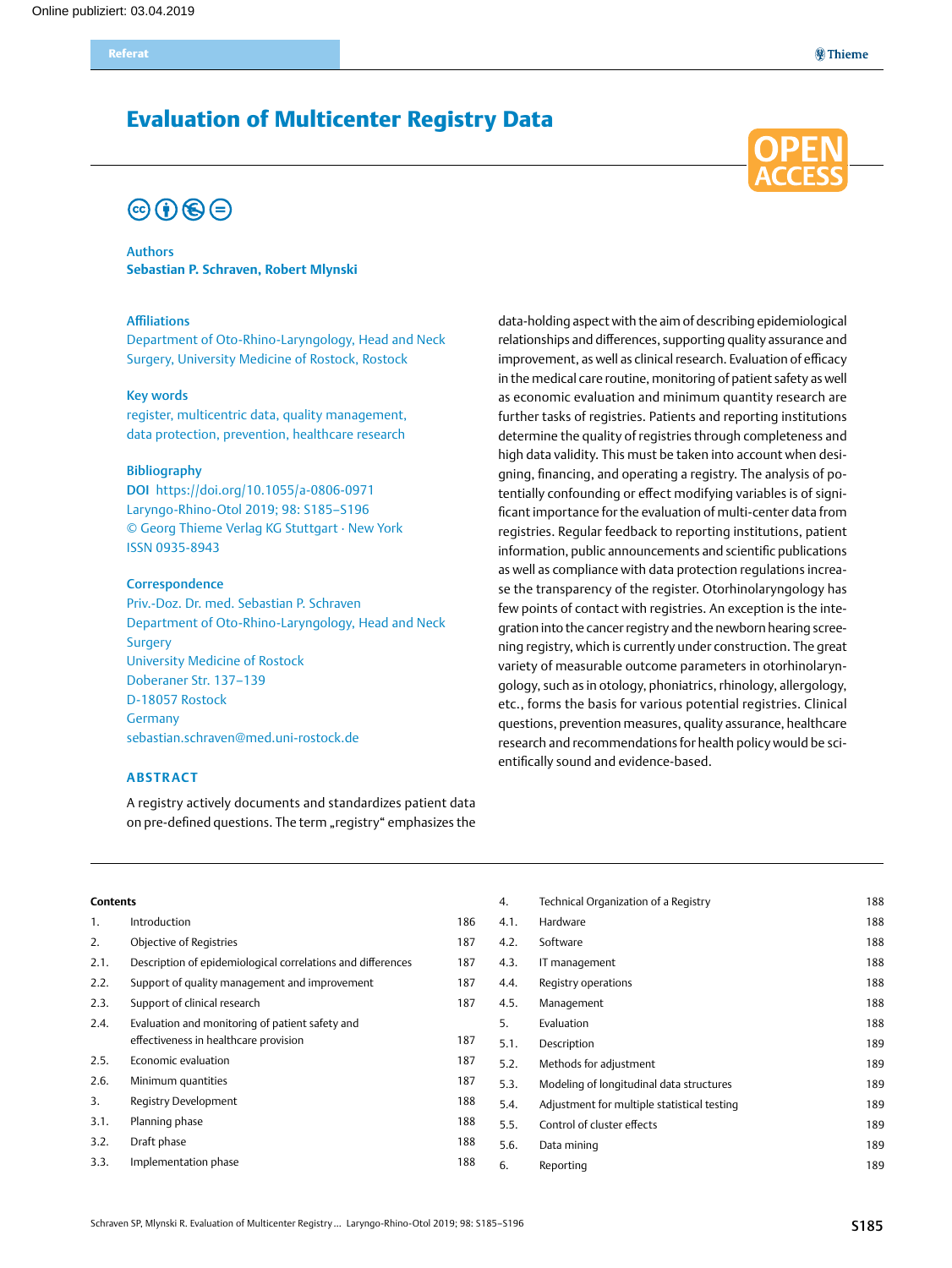<span id="page-1-0"></span>

| 6.1. | Feedback to reporting institutions | 189 |
|------|------------------------------------|-----|
| 6.2. | Patient information                | 189 |
| 6.3. | Public reports                     | 189 |
| 6.4. | Scientific results                 | 189 |
| 7.   | Data Protection, Legal and Ethical |     |
|      | Aspects                            | 190 |
| 7.1. | Data protection                    | 190 |
| 7.2. | Data protection concept            | 190 |
| 7.3. | Patient information and consent    | 190 |
| 7.4. | Ethical aspects                    | 190 |
| 8.   | <b>Existing Registries</b>         | 190 |

#### **Abbreviations**

| <b>ADSR</b>  | Arbeitsgemeinschaft Deutschsprachiger Schlagan-<br>fall-Register (Workgroup of German Stroke<br>Registries) |
|--------------|-------------------------------------------------------------------------------------------------------------|
| <b>ATLS</b>  | Advanced Trauma Life Support                                                                                |
| <b>BDSG</b>  | Bundesdatenschutzgesetz (Federal Data Protection<br>Act)                                                    |
| CI           | Cochlea implantation                                                                                        |
| CIO          | <b>Chief Information Officer</b>                                                                            |
| <b>DDR</b>   | Deutschen Demokratischen Republik (German                                                                   |
|              | Democratic Republic)                                                                                        |
| <b>DGHNO</b> | Deutsche Gesellschaft für Hals-Nasen-Ohren-                                                                 |
|              | Heilkunde, Kopf- und Hals-Chirurgie (German                                                                 |
|              | Society of Otorhinolaryngology, Head and Neck                                                               |
|              | Surgery)                                                                                                    |
| <b>DNVF</b>  | Deutsches Netzwerk Versorgungsforschung                                                                     |
| <b>DSGVO</b> | Datenschutz-Grundverordnung (General Data                                                                   |
|              | Protection Regulation)                                                                                      |
| EDC          | Electronic Data Capture                                                                                     |
| <b>FAST</b>  | Focused Assessment with Sonography for Trauma                                                               |
| <b>GEKID</b> | Gesellschaft der epidemiologischen Krebsregister                                                            |
|              | in Deutschland e.V. (German Society for Epidemio-                                                           |
|              | logicl Cancer Registries)                                                                                   |
| <b>GKR</b>   | Gemeinsames Krebsregister (Common Cancer                                                                    |
|              | Registry)                                                                                                   |
| <b>IACR</b>  | International Association of Cancer Registries                                                              |
| <b>IQWiG</b> | Institut für Qualität und Wirtschaftlichkeit im                                                             |
|              | Gesundheitswesen (Institute for Quality and                                                                 |
|              | Efficiency in Healthcare)                                                                                   |
| ΙT           | Information technology                                                                                      |
| <b>KFRG</b>  | Krebsfrüherkennungs- und -registergesetz (Cancer                                                            |
| <b>MTP</b>   | Screening and Registry Act)<br>Monosyllable, Trochee, Polysyllable                                          |
| RCT          | Randomized controlled trial                                                                                 |
| SGB          | Sozialgesetzbuch (Social Security Law)                                                                      |
| TR-DGU       | TraumaRegister der Deutschen Gesellschaft für                                                               |
|              | Unfallchirurgie (Trauma Registry of the German                                                              |
|              | Society for Trauma Surgery)                                                                                 |
| <b>ZfKD</b>  | Zentrum für Krebsregisterdaten (Center for Cancer                                                           |
|              | Registry Data)                                                                                              |
|              |                                                                                                             |

| 8.1. | Cancer registry                        | 191 |
|------|----------------------------------------|-----|
| 8.2. | Trauma registry                        | 192 |
| 8.3. | Stroke registry                        | 193 |
| 8.4. | Medical technology registry            | 193 |
| 8.5. | Newborn hearing screening              | 193 |
| 8.6. | Registry of orphan diseases            | 193 |
| 8.7. | EudraCT - Registry for clinical trials | 193 |
| 9.   | Outlook                                | 193 |
|      | Reference                              |     |

# 1. Introduction

In medical research, diverse study types exist that are classified into primary and secondary research. In the context of secondary research, already existing research results are summarized in review articles and meta-analyses. Primary research, however, where trials are conducted, are subdivided into three main focuses of basic medical research, clinical, and epidemiological research [1]. Epidemiological trials analyze the distribution and temporal change of the incidence of diseases as well as their origins. In analogy to clinical trials, experimental and observational studies are differentiated in epidemiology [2, 3]. Epidemiological observational studies can be further categorized into cohort studies (follow-up studies), case control studies, cross-sectional studies, ecological studies, and descriptions with registry data. Healthcare research is a subdomain of healthcare system research that is included in the limit area of clinical and epidemiological research, public health research, and health economics. The German Network of Healthcare Research (DNVF, Deutsches Netzwerk Versorgungsforschung, http://www.dnvf.de) currently consists of 52 professional societies and 37 scientific institutes and research consortiums. One exception is the German Society of Oto-Rhino-Laryngology, Head and Neck Surgery (DGHNO, Deutsche Gesellschaft für Hals-Nasen-Ohren-Heilkunde, Kopf- und Hals-Chirurgie), which does not belong to the member societies. The objective of the interdisciplinary network is the methodical, content-related, and institutional development of healthcare research and the elaboration of common strategies. The DNVF defines registries (etymology: lat. registrum – directory, inventory, list, registry) as a possibly active, standardized documentation of observation units about previously determined questions that may be expanded in the further course, for which a precise correlation to the target population may be described transparently [4]. Active, standardized documentation means that data assessment is performed prospectively by staff belonging to the registry or specifically entitled. A high level of standardization of all applied methods (data assessment, data entry, evaluation, reporting) is expected. Observation units are single persons (patients or healthy subjects), groups (persons, treatment institutions such as hospitals), or other entities (e. g. biomaterial). All observation units of the registry emerge from the so-called source population that has to be precisely characterized (e. g. based on the region, basic disease, therapeutic measures, age, gender, period, exposition etc.). The group about which a statement should be found is called target population. Ideally, the source population of the re-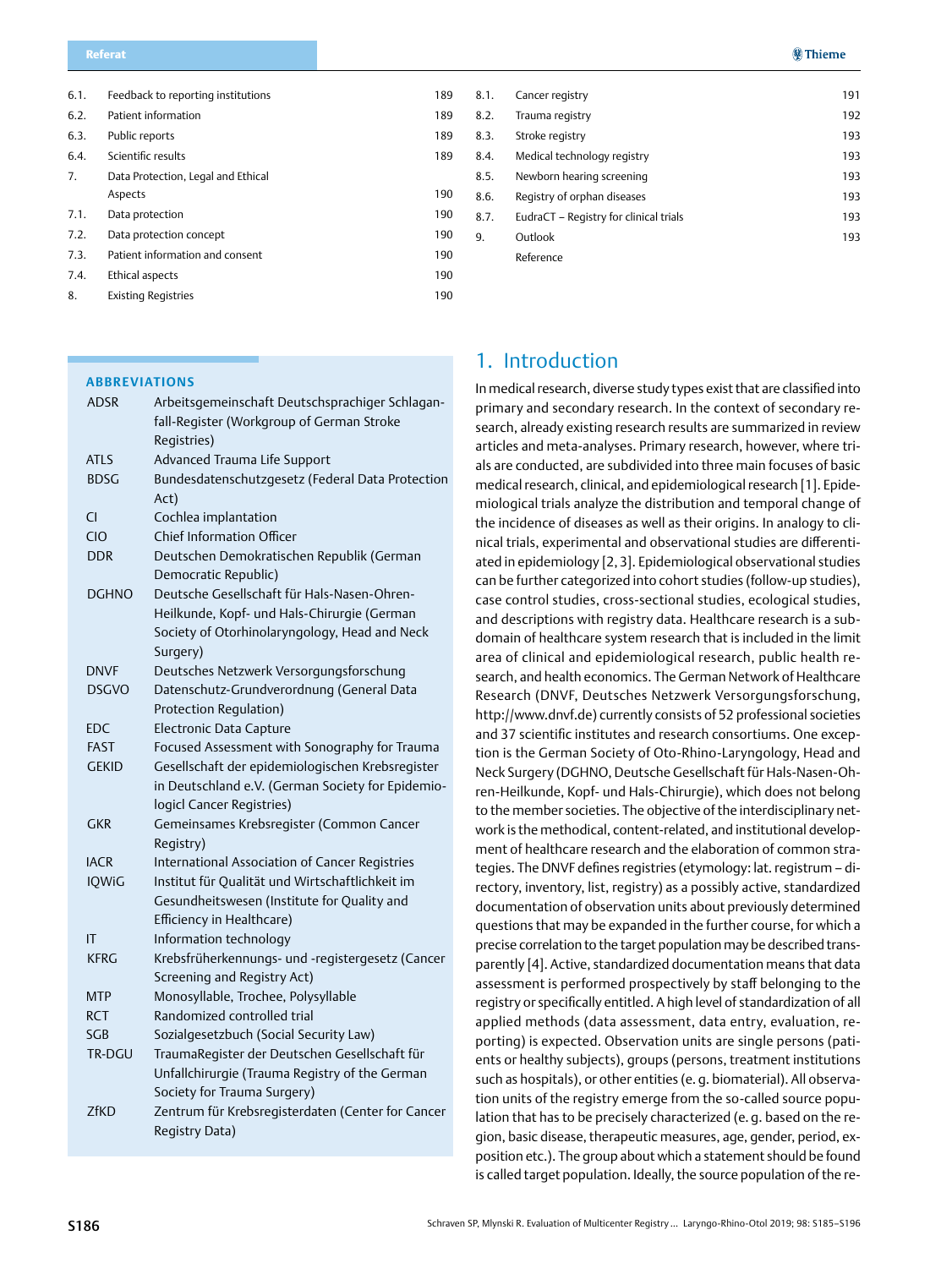<span id="page-2-0"></span>gistry is identical to the target population in the sense of external validity (representativeness) [4, 5]. Registries have to be differentiated from cohorts and randomized clinical trials (RCTs). RCTs are experiments comparing diagnostic or therapeutic interventions with a control procedure regarding a specifically selected patient group in a highly standardized environment. RCTs are the gold standard for evidence of effectiveness and safety of innovative therapies [6]. A cohort is a representative cross-section of subjects, e. g. birth cohort, school enrolment cohort, or a cohort that is representative for the entire population. These cohorts allow investigating the development of diseases, differences between sick and healthy subjects as well as people with and without risk factors [7]. The largest and best-known cohort study is the Framingham Heart Study that since 1948 performs a systematic examination of the population of the town of Framingham (Massachusetts, USA) with regard to origins and risks or coronary heart disease and arteriosclerosis [8].

The term of "registry" emphasizes the data conserving aspect while cohort studies are focused on knowledge gain. Registries include subjects with a certain disease, such as for example midfacial fractures, or with a particular healthcare situation, e. g. cochlea implantation (CI). The objective is a nearly complete or at least representative image of the total population. Hence, a registry reflects the effectiveness of an intervention of routine healthcare provision [9, 10]. Another difference between cohort and registry is the implementation of data assessment: a registry contains information and knowledge from regular patient healthcare without performing interventions. In contrast, cohort studies only conduct the research project under controlled conditions, own research staff, and defined investigators.

# 2. Objective of Registries

The objective of registries is the scientific assessment and analysis of healthcare provision and the health status of the population. Disease-, product-, quality-, and population-based registries may display the healthcare reality and its changes.

### 2.1. Description of epidemiological correlations and differences

Epidemiological, population-related registries are the most central data basis for incidence, regional distribution, and temporal development of certain diseases in the population (e. g. epidemiological cancer registries). In this way, prevalence, incidence, or distribution and course of diseases are characterized, possible causes of diseases are investigated, and the risk factors influencing the disease as well as regional differences and temporal changes are identified [11].

### 2.2. Support of quality management and improvement

In Germany, quality management has a central significance due to legal requirements anchored in the 5th Book of the Social Security Law (SGB V) [12]. The objective of the evaluations is the assessment and comparing description of indicators that are directly or indirectly correlated with the quality of healthcare. These comparisons allow conclusions regarding differences in the healthcare situation (treatment quality, overuse, underuse, and misuse of healthcare services) and evaluation of the quality of diagnostics and therapy with reference to guideline-based treatment.

### 2.3. Support of clinical research

Registries support clinical research by observing and evaluating the effectiveness, safety, efficiency in the healthcare routine. Registry data may serve as basis for clinical research: beside generating hypotheses and planning case numbers, registries can be used as sampling frame [4]. Moreover, hybrid designs (RCTs plus registry) – also the combination of experimental and observing investigations – provide the possibility of complementary addition by embedding a small group of homogenous patients in a larger patient group in which the effectiveness can also be measured in the healthcare routine [13].

### 2.4. Evaluation and monitoring of patient safety and effectiveness in healthcare provision

Due to their mostly high numbers of cases and long duration, registries present the possibility to assess the occurrence of rare and/ or delayed results, complications, and/or drug interactions up to product defects in a statistically valid and significant way. In addition, there is the option to achieve evidence on the safety within patient groups that usually do not participate in clinical trials. Those include pregnant women, children, older people, but also severely/ mildly sick individuals and/or patients with comorbidities/multimorbidity or accompanying medication [14, 15].

#### 2.5. Economic evaluation

Evidence on the effectiveness and efficiency of interventions can be found by means of registries. One example is the utilization of certain medical services by patients. In addition, registries provide health-economic data on specific interventions over a longer period that otherwise could only be roughly estimated because of missing evidence. The assumption of guideline-based therapy is another example [16].

### 2.6. Minimum quantities

A possible correlation between the number of surgeries performed in a hospital and the mortality after the intervention was revealed for the first time in the US American literature 20 years ago. The mortality in hospitals performing a high number of certain interventions was lower than in those with low quantities [17, 18]. In Germany, the principle of self-management is applicable. The government provides the legal conditions and tasks; the insured and financially contributing parties as well as the service providers, however, organize themselves in associations that are self-responsible for medical care of the population [19]. According to the SGB V, a catalogue of predictable services shall be established. Hereby, the quality of the treatment outcome depends particularly on the quantity of the performed service. The Institute for Quality and Efficiency in Healthcare (IQWiG) has already performed regressionanalytic calculations for coronary surgery and knee arthroplasty (www.iqwig.de). By analyzing the healthcare quality in dependence of the frequency of interventions, registries may contribute relevantly to the establishment of evidence-based minimum quantities.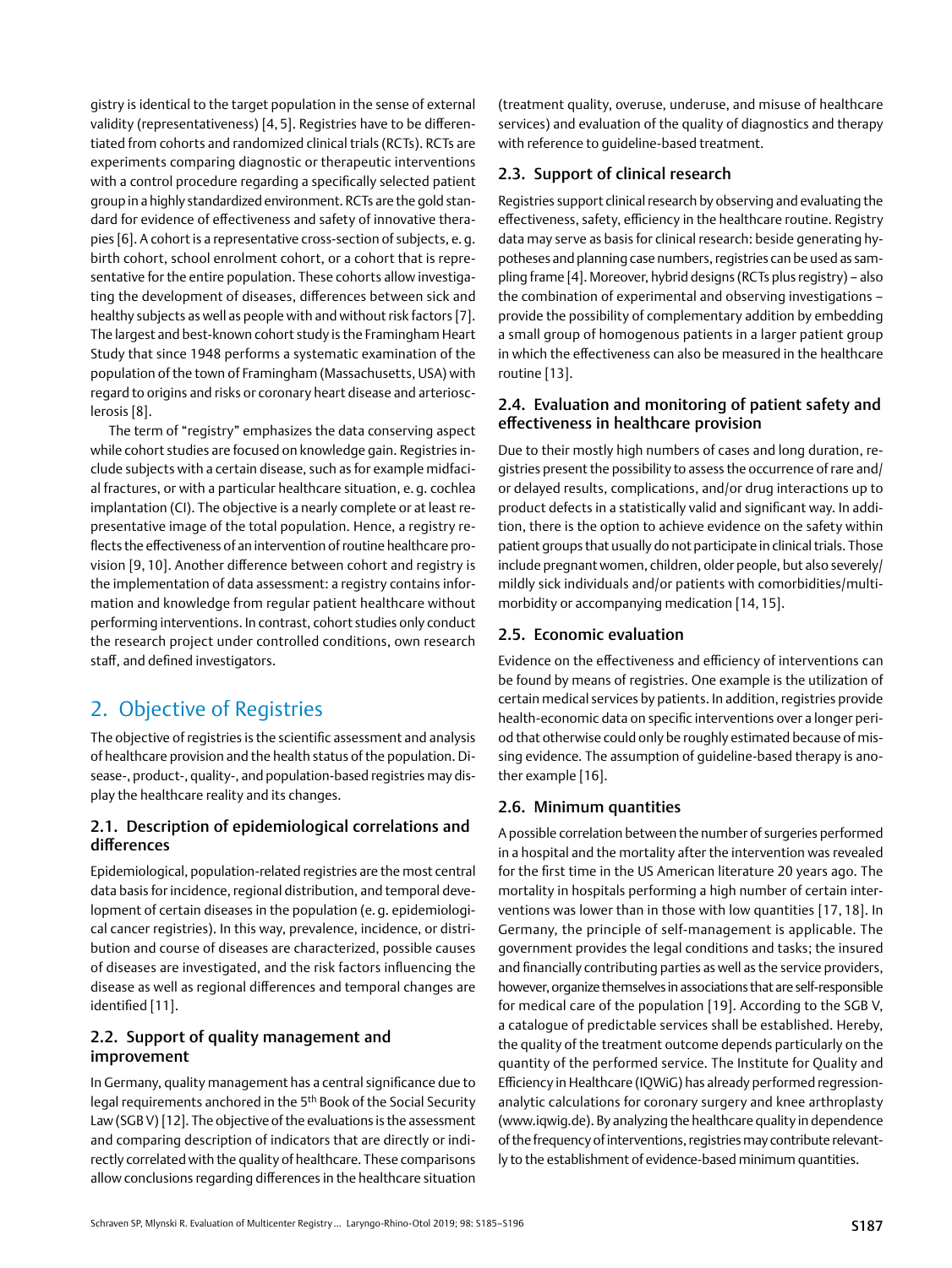# <span id="page-3-0"></span>3. Registry Development

Registries are different with regard to their form, their assessment methods and tools. Specific questions and objectives are an essential basis for the development of registries. Beside financial, staffrelated, and time resources of the research institution, the knowledge of structural and processual conditions of national and regional healthcare systems as well as legal and regulatory requirements have to be exactly defined. The registry protocol documents the results of single steps according to internationally acknowledged guidelines [20–22] and describes in detail all single phases of the procedure [4].

#### 3.1. Planning phase

Beside the definition of the question, the objective of the registry for clinical research has to be clarified in the planning phase. The data assessed in the registry can be classified into the categories of patient, treatment, outcome, and general conditions. The characteristics that have to be analyzed should be target values, interesting influencing parameters, potentially disturbing factors (confounder/effect modifier), or data required for administration. Inclusion and exclusion criteria define the source population and the evaluation collective. Often, registries are planned for large collectives. In the sense of a reflected use of resources, the basic principles of sample size estimate should be taken into consideration. The assessment procedure has to be defined with regard to type and number of evaluation centers, reporting channels (paper-based, electronic, automated interfaces) as well as the duration and organization of follow-up. Competence and responsibility referring to organization, conduction, quality management, statistics, reporting, and publication have to be determined previously. Secure financing of the registry presents a relevant part of planning because it is essential for the later operation of the registry. Besides financing by national public sponsors, foundations, cost bearers, or federal states, generally also financing by industrial enterprises can be imagined. Financing of existing registers will be elucidated in the paragraphs on the respective registries.

### 3.2. Draft phase

In the draft phase, the variables elaborated in the planning phase have to be implemented in a logic data model. Essential variables or characteristics have to be differentiated from less relevant ones because with higher data variety the risk of incomplete and invalid datasets increases. The definition of indispensable core data elements ensures a complete minimum dataset for all patients. Possibly resulting disregard of certain variables may cause problems for later evaluation. The creation of respective assessment documents and forms (electronic, paper-based), the definition of pseudonyms for pseudonymized storage as well as the retention of identifiable data (registry central, registration centers, trustees) have to be discussed. Data management serves for systematic organization, quality assurance, and validation of registry data. To achieve a possibly high recruitment rate, the inclusion of registry participants over several levels/healthcare pathways (e. g. hospitals, practices, pharmacies) may be suitable. In order to realize a target sample size with voluntary participation of patients and/or registry subjects, well-planned strategies are essential for recruiting and sustainable motivation.

#### 3.3. Implementation phase

Main objectives in the implementation phase are the renting of rooms, acquisition of staff, purchase of hardware, realization of online applications, and contracting with the assessment centers. The onset of the registry operation starts as soon as the assessment centers are ready for recruiting and the registry central disposes of the infrastructure and functions to include inscriptions.

# 4. Technical Organization of a Registry

The following different levels with clear interfaces to support the sustainability of the registry are defined for the conception of the registry management [4].

#### 4.1. Hardware

A registry should dispose of 2 servers. While the first server provides the productive environment, the second one secures an identical environment for the case of the first server's failure.

#### 4.2. Software

The selection of the appropriate software for systematic assessment is an elementary aspect. The so-called remote data entry is a computer-based system for data entry from the distance that is conceived for the assessment of electronic data. If the registry pursued a defined reporting strategy similar to clinical trials, electronic data capture (EDC) systems may be considered. However, if the registry intends patient-accompanying documentation, a system with realization of electronic health records is suitable [23].

### 4.3. IT management

Information technology management (IT management) should be conducted by a chief information officer (CIO) with specific expertise regarding management and operation of computer-based application systems in healthcare.

#### 4.4. Registry operations

The main tasks of registry operations encompass the creation and maintenance of assessment and presentation forms, user administration, data control, verification and correction, providing trainings, dunning, archiving as well as generating regular reports.

#### 4.5. Management

The management board represents the registry and requires a close connection to the bearer. High levels of identification and experience with the specific objectives of the registry are essential.

# 5. Evaluation

During the evaluation process of primary data, the application of mathematical-statistical methods does not differ from other scientific investigations. Because of the complex data structure, registries with repeated prospective data assessment (follow-up) and inclusion via multiple institutions (multicenter) often require particular multivariate methods of analysis.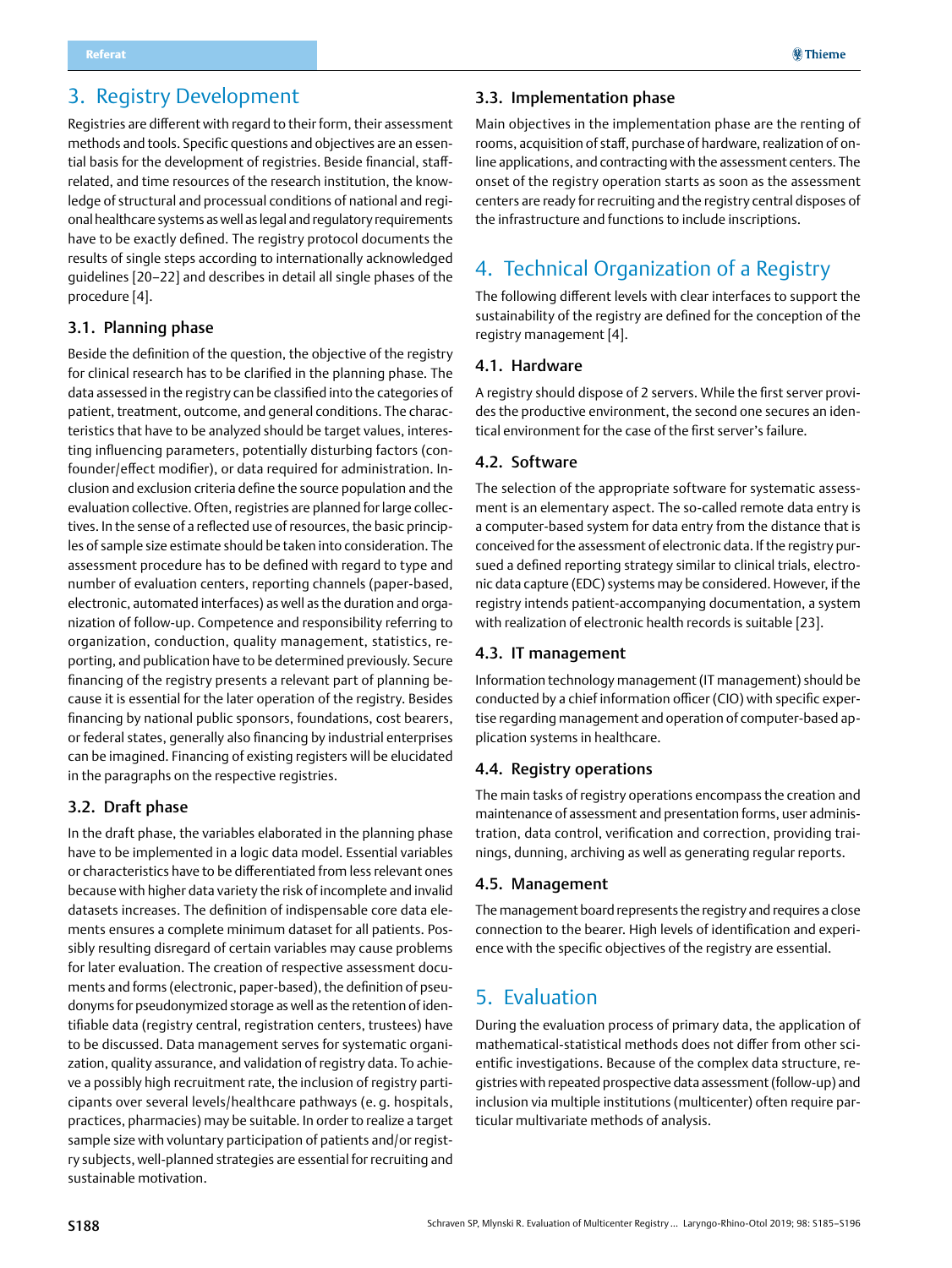#### <span id="page-4-0"></span>5.1. Description

The primary work of a registry encompasses the socio-demographic and clinical characterization (baseline description) as well as its treatment and outcome. Hints to statistical precision or uncertainty of the results should be contained in the descriptive analyses, preferably in form of confidence intervals. The data quality should be presented transparently by mentioning type, frequency, and outcome of necessary queries, statements on data concordance (congruence of registry and original data), and plausibility (consistency of registry data) [24].

#### 5.2. Methods for adjustment

Statistical results of group-comparing analyses can be biased by confounding or effect modifying variables with unequal structures of the observed groups. Potentially existing structural inequalities can be balanced by means of various control and/or adjustment procedures [25–30].

#### 5.2.1. Stratification/subgroup analyses

Stratification is defined as the classification of the registry collective based on at least one potentially confounding or effect modifying variable in subgroups. Consequently, regarding the stratification variables, the subgroups are equivalent or homogenous. A rapidly growing number of subgroups and thus the increasing probability for incidental findings with at the same time reduced power setting is a problem in the context of this type of analysis.

#### 5.2.2. Matching

Matching characterizes a procedure to form groups that are homogenous in at least one potentially confounding or effect modifying variable. The comparability of the groups increases with higher numbers of matching criteria. However, the identification rate decreases for identical group members so that the analysis can only be performed in a subsample of comparable group members. A balanced number of matching criteria and size of the matched control group is essential.

#### 5.2.3. Propensity Score

The propensity score is a statistical matching technique in order to control systematic differences or biases between comparison groups so that the affiliation probability to one group may be given.

#### 5.2.4. Standardization

The subsequent adaptation of the result of stratified groups regarding a potentially confounding or effect modifying variable with an identical stratified comparison population is defined as standardization.

#### 5.2.5. Multivariate modeling

Multivariate models allow the simultaneous definition of the relationship between group and outcome. Potentially confounding or effect modifying variables may be integrated in theoretically unlimited numbers as so-called co-variates (statistical control, risk adjustment). Their effect on the outcome is then quantified in a statistically correct way (effect adjustment).

### 5.3. Modeling of longitudinal data structures

In the context of evaluation of repeatedly assessed data, the dependence between multiple assessments (follow-ups) has to be checked with statistical models for repeated measurements or time-to-event models.

#### 5.4. Adjustment for multiple statistical testing

The control of the type 1 error probability should be performed by respective adjustment procedures, e. g. Bonferroni correction, in cases of repeated interim evaluation or statistical test between several registry groups.

### 5.5. Control of cluster effects

Potential effects regarding reporting institutions such as hospitals vs. practices or institutions with high or low reporting should be controlled by multi-level models (e. g. hierarchic linear models) in registries with multicenter reporting structure.

#### 5.6. Data mining

Data mining means the systematic application of statistical methods and procedures of pattern recognition on registry data with the aim of identifying new interconnections and trends of previously unknown correlations, independently from a hypothesis.

# 6. Reporting

Regular and current communication of the registry findings to all interest groups is highly relevant. Feedback on the registry process optimizes the motivation of the reporting institution as well as of the patients [4].

#### 6.1. Feedback to reporting institutions

Regular feedback to the single reporting institutions should contain the quantity and quality of the provided data. Furthermore, the interest situation with contents-related evaluations together with "benchmarking" of the providing institutions should allow a structured, indicator-related comparison of the performance. The therapeutic behavior of involved reporting institutions can be influenced by feedback in the course of registry operation.

### 6.2. Patient information

If the evaluations of the registry lead to potentially relevant findings for the individual patient, this information can be forwarded to the reporting institutions involving also the ethical commission or to the patient even including a trustee based on preliminary regulations.

### 6.3. Public reports

Fundamental evaluation results of registries should be made available to the public in a suitable way. In order to adequately answer questions on risk stratification, the evaluation of the results to be published should involve the target groups (e.g. patient organizations).

### 6.4. Scientific results

After checking and evaluating, relevant registry data should be made available to science in form of congress contributions, publications, and annual reports. If interested scientists need registry data, an application should be submitted to the registry describing the aim of the investigation. According to the definition of type and extent of the data as well as rights and obligations of the data recipient, they are provided with an offline access.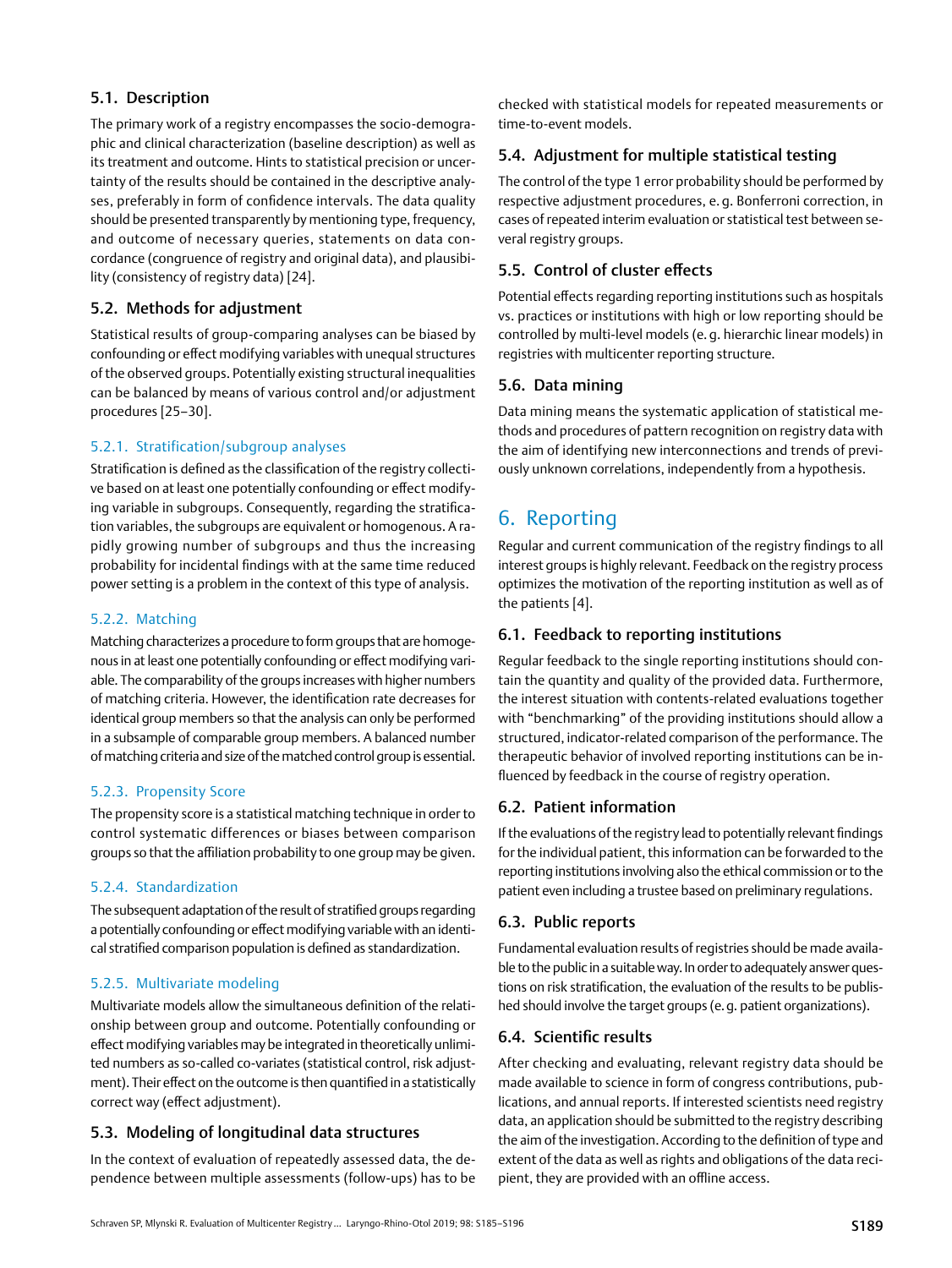# <span id="page-5-0"></span>7. Data Protection, Legal and Ethical Aspects

#### 7.1. Data protection

On May 25, 2018, the European General Data Protection Regulation (GDPR) as well as the new German Federal Data Protection Act (Bundesdatenschutzgesetz, BDSG), and far-reaching modifications of the data protection regulations of the 10<sup>th</sup> book of the Social Security Law (SGB) became effective [31]. The new data protection act protects registry participants towards inadmissible processing or publishing of personal data and preserves the right of informal autonomy. Data protection regulations are mainly determined by the possible identification of a certain person based on transferred and stored data. The following steps of data management are differentiated [4]:

#### 7.1.1. Clear text storage

Medical data allowing direct conclusion on the identity of the person in clear text may only be stored exclusively with the patients' written consent.

#### 7.1.2. Anonymization

Data stored in an anonymized way can no longer be decoded and thus do not allow a direct relation to the patient. Personal data are highly protected in the context of anonymization. An essential disadvantage of this data storage system, however, is that data fusion from several sources or at different times (follow-ups) becomes impossible.

#### 7.1.3. Pseudonymization

In the context of pseudonymization, names and other identification characteristics are replaced by a clear code (pseudonym), which impedes identification or at least makes it difficult. Personally identifiable data are generally separated from medical data. In contrast to anonymized storage, decoding is possible. After verification based on data protection regulations, subsequent merging of the data is possible. Pseudonymization, which must be consented by the patients, is often a scientifically justified and necessary way to strike the balance between clear text storage with open data and anonymization.

#### 7.2. Data protection concept

All aspects regarding data protection have to be presented to the respective state data protection commissioner in form of a data protection concept. This data protection concept should contain the basic principles of registry development (see chapter 3) with particular focus on the objectives, the expected benefit, patient information, and consent. Furthermore, data on anonymization/ pseudonymization and data transmission as well as data storage and management must be displayed.

#### 7.3. Patient information and consent

After sound information, enrolled patients have to give their written consent. This consent is composed based on short and understandable patient information and the declaration of the consent. Patient information should focus on the following aspects:

- Title of the registry
- Objective, purpose, and possible benefit of the registry
- **Duration and process of participation**
- Possible risks
- Data on data protection and user group
- Voluntary character of participation vs. legal obligation of reporting
- Option of revocation
- **·** If applicable, remuneration/reimbursement
- Data on legal status and responsible body
- Contact data for possible questions

#### 7.4. Ethical aspects

The early integration of the ethical commission for registry development is recommended. The primary objective of the ethical commission is the consulting service for involved physicians regarding the registry. An informal query to the responsible ethical commission with presentation of the data protection concept and the description of the scientific question of the registry is often sufficient. Hereby, the focus is placed on data protection aspects in the context of collecting and assessing registry data. It is recommended to initially apply for an ethical vote in one of the participating centers and to include the required modifications regarding the design of the registry. The positive vote of one center generally facilitates the decision for the ethical commissions of other participating registry centers.

In general, for the evaluation of the ethical commission, structured application forms are necessary that are locally different and defined by the statues of the respective ethical commission. They always contain a synopsis of the project plan, patient information, and an informed consent with data protection declaration. If data are assessed in children, the people who have custody of the child receive particular information and declarations of informed consent.

The later use of ethically perfect data fosters confidence in patients as well as in possible sponsors and supporters of the registry.

# 8. Existing Registries

Despite their increasing significance and growing appreciation, the knowledge about existing registries is rather low [32]. A systematic overview about registries is currently not available. The knowledge about closed, open, or planned registries is mainly based on incidence, personal knowledge, publications in scientific and nonscientific journals, or online research. This lack leads to parallel developments of projects, impedes translation of knowledge from registries into research and healthcare provision, makes active contact of potential study centers and subjects with registries rather difficult, and impedes the exchange between experts of the registry operators [5]. The following registries will be described more in detail:

- Cancer
- Trauma
- **•** Stroke
- **•** Medical technology
- Newborn hearing screening
- **Orphan diseases**
- EudraCT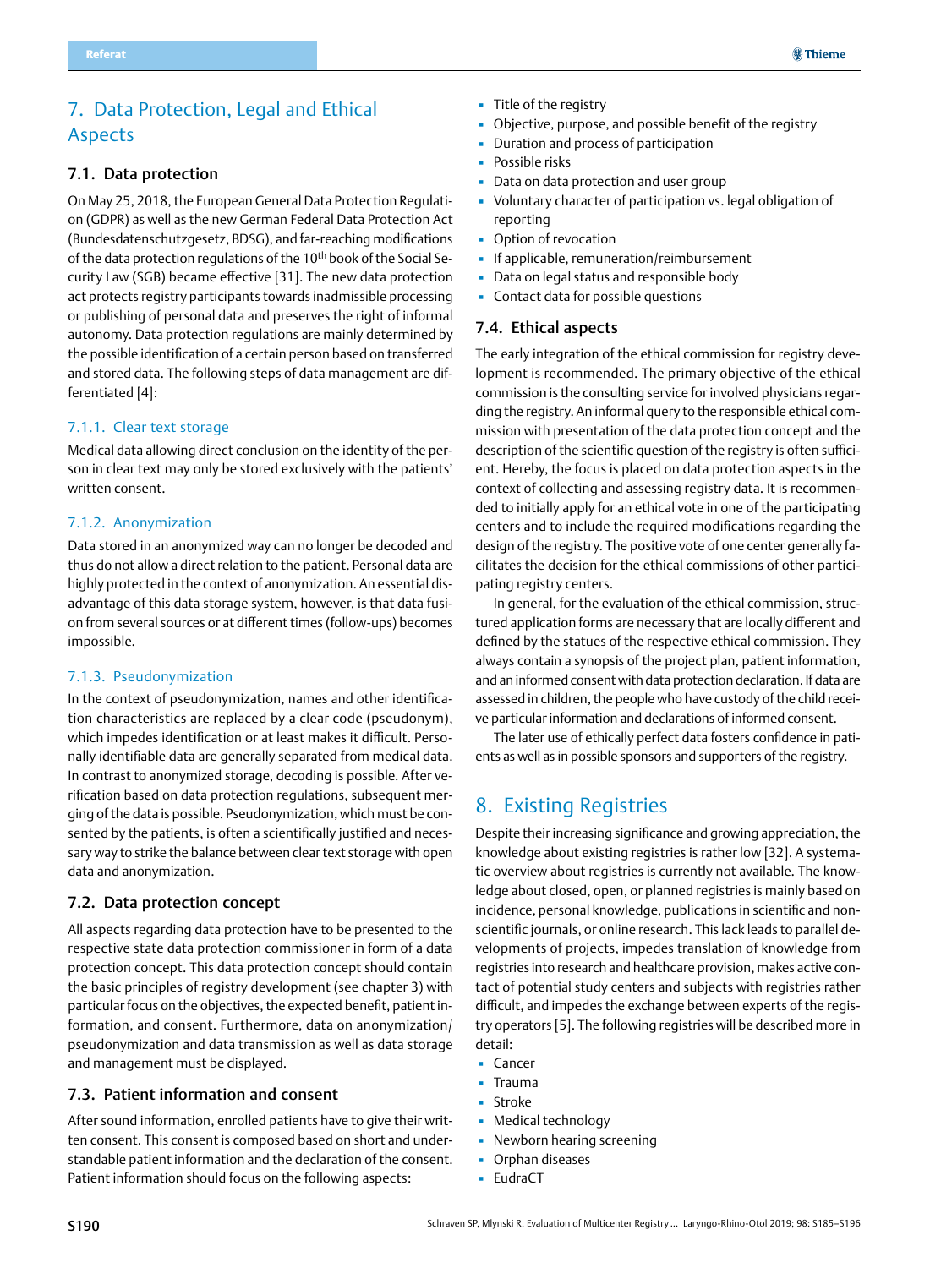#### <span id="page-6-0"></span>8.1. Cancer registry

The aim of the cancer registry is the systematic assessment and analysis of malignant neoplasms including lymphoma and leukemia. The difference is made between epidemiological and clinical cancer registries. Epidemiological cancer registries include the occurrence of specific cancer diseases in a defined region. Clinical cancer registries aim at improving cancer therapy by detailed data assessment of disease and therapy. In Germany, the registration of cancer diseases is regulated in federal state acts with different lengths of tradition. In 1926, the worldwide first regional cancer registry was established in Hamburg. Since 1953, the National Cancer Registry of the German Democratic Republic (Nationales Krebsregister der Deutschen Demokratischen Republik) exists, which continues since 1992 as the Common Cancer Registry (Gemeinsames Krebsregister, GKR) of Berlin, Brandenburg, Mecklenburg-Vorpommern, Sachsen, Sachsen-Anhalt, and Thuringia. The cancer registry of the Saarland exists since 1967. With introduction of a cancer registry in Baden-Württemberg as last federal state in Germany in 2009, the Center for Cancer Registry Data (Zentrum für Krebsregisterdaten, ZfKD) was established at the Robert Koch Institute (▶**Fig. 1**). "Cancer in Germany" (Krebs in Deutschland) appears every 2 years as common publication of the ZfKD and the Society of Epidemiological Cancer Registries in Germany (Gesellschaft der epidemiologischen Krebsregister in Deutschland e.V., GEKID) [33]. The most significant epidemiological parameters as well as current trends are described for 27 different cancer entities. According to this publication, in Germany 476,120 newly diagnosed cancer patients were registered in 2014; in 2018, 493,600 are expected. In this context, ENT specific tumors are classified into the subgroups of "Oral cavity and pharynx" and "Larynx". In 2014, 12,830 patients developed tumors of the oral cavity and the pharynx (9,130 male and 3,700 female subjects) and 3,500 patients developed laryngeal cancer (2,980 male and 520 female individuals). All tumors of the upper aerodigestive tract show a difference regarding the incidence and the federal state (30 tumors of the oral cavity and the pharynx per 100,000 in Mecklenburg-Vorpommern vs. 11 per 100,000 in Hessen in males and 8 tumors of the larynx per 100,000 in Mecklenburg-Vorpommern vs. 3.3 per 100,000 in Hessen). The reason is seen in a significantly higher consumption of alcohol and tobacco (▶**Fig. 2a** and **d**). In female patients, tumors of the oral cavity and the pharynx have a higher relative 5-year survival rate with 59% compared to 48% in males (▶**Fig. 2b**). In more than 1/3 of the female patients, tumors of the oral cavity and the pharynx are diagnosed in an early stage (T1), however, in males this rate amounts to only one out of four (▶**Fig. 2c**). The relative 5-year survival rates of male laryngeal cancer patients (63%) and females (64%) are not significantly different (▶**Fig. 2e**). With 44%, a higher percentage of early tumor stages (T1) at the time of diagnosis is achieved for male patients compared to females with 37% (▶**Fig. 2f**).

Since the introduction of the Cancer Screening and Registry Act (Krebsfrüherkennungs- und -registergesetz, KFRG) adopted in April 2013, the clinical cancer registration in Germany is reimbursed at 90% by the statutory health insurances, the remaining part is paid by the federal state governments. For financing of epidemiological



▶ Fig. 1 Development of the estimated comprehensiveness of epidemiological cancer registries of the single federal states in Germany from 2002 to 2014. Quelle: Gemeinsame Publikation des Zentrums für Krebsregisterdaten und der Gesellschaft der epidemiologischen Krebsregister in Deutschland e.V. Krebs in Deutschland für 2013/2014. 11. Ausgabe. Robert Koch-Institut, Berlin 2017 [rerif].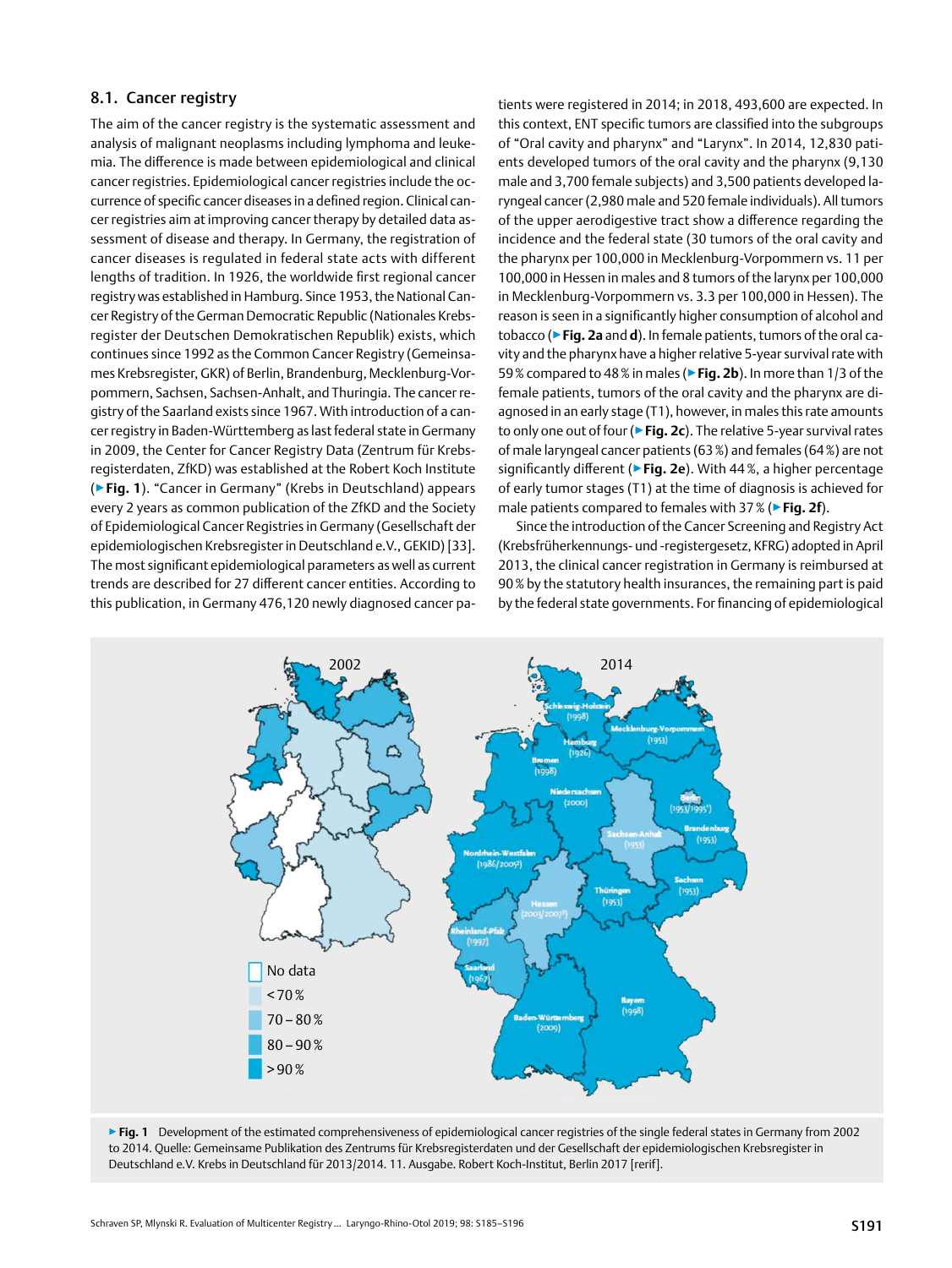<span id="page-7-0"></span>

▶ Fig. 2 Assessed, age-standardized rates of newly diagnosed diseases and mortality in the federal states according to the gender per 100,000; categorized into tumors of the oral cavity and pharynx **a** as well as tumors of the larynx **d**. The relative survival rate up to 10 years after first diagnosis of tumors of the oral cavity and the pharynx is significantly higher in females than in males **b**; for tumors of the larynx, the difference of the relative survival rates in males and females is not significant **e**. The distributions of the T stages at the time of first diagnosis are displayed in for tumors of the oral cavity and the pharynx and in for tumors of the larynx. Quelle: Gemeinsame Publikation des Zentrums für Krebsregisterdaten und der Gesellschaft der epidemiologischen Krebsregister in Deutschland e.V. Krebs in Deutschland für 2013/2014. 11. Ausgabe. Robert Koch-Institut, Berlin 2017 [rerif].

federal state registries, exclusively the respective federal state governments are responsible. The Center for Cancer Registry Data of the Robert Koch Institute is paid by federal funds.

In 1966, the single cancer registries of different nations and regions formed the International Association of Cancer Registries (IACR) with its head office in Lyon/France [34]. In analogy to the publication on cancer in Germany [33], the World Cancer Reports of 2014 classified head and neck cancer into cancer of the oral cavity and the pharynx as well as laryngeal cancer. In 2012, the number of worldwide newly diagnosed cancer diseases is estimated to 529,000 for tumors of the oral cavity and the pharynx as well as 157,000 for laryngeal carcinomas. The highest incidence

for tumors of the oral cavity and the pharynx is found in Papua New Guinea, Bangladesh, Hungary, India, and Sri Lanka; laryngeal carcinomas are mostly found in East Europe, Kazakhstan, and the Caribbean.

#### 8.2. Trauma registry

The Trauma Registry of the German Society for Trauma Surgery (TraumaRegister – Deutsche Gesellschaft für Unfallchirurgie, TR-DGU) is an association of 675 trauma hospitals in Germany, Austria, Switzerland, and Belgium. Inclusion criterion of the TR-DGU is the admission of patients via shock room with subsequent intensive care. The most important parameters for the TR-DGU are the morta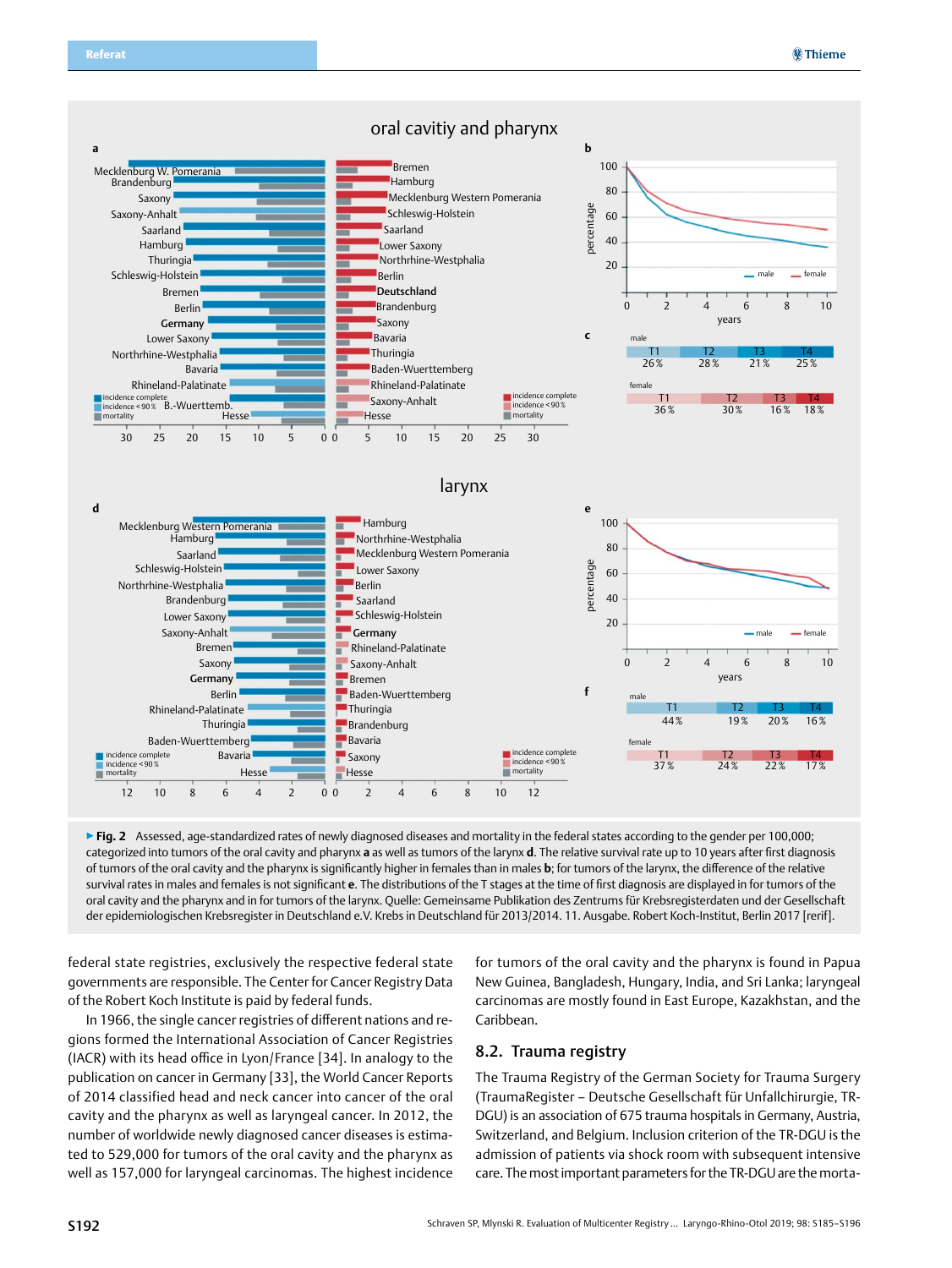<span id="page-8-0"></span>lity, the duration of hospitalization, and the health condition or the disability degree at the time of discharge. The objective of the TR-DGU is to predict the survival prognosis already at the time of admission for every patient based on the injury pattern and severity. The basic cohort of the registry consists of more than 240,000 patients who were treated during the last 10 years (2008–2017). In 2017, 29,396 patients were registered in the TR-DGU. The mean age amounted to 51.6 years; 70% were male and the mortality prognosis was 10.1%. Until 2017, more than 330 scientific articles have been published out of the TR-DGU that clearly influenced the medical treatment of severely injured people. This includes the reduced volume loading in the preclinical first-aid support, ultrasound of thorax and abdomen (Focused Assessment with Sonography for Trauma, FAST), the introduction of whole-body computed tomography in the shock room, the standardized training concept (Advanced Trauma Life Support, ATLS) as well as the early treatment of injury-related coagulation disorders [35].

#### 8.3. Stroke registry

The Workgroup of German Stroke Registries (Arbeitsgemeinschaft Deutschsprachiger Schlaganfall-Register, ADSR) is a consortium of the regional stroke registries of Baden-Württemberg, Bavaria, Berlin, Erlangen, Hamburg, Hessen, Nordrhein, Northwestern Germany, Rheinland-Pfalz, and Schleswig-Holstein for the assessment of standardized data on stroke. An association of the single registries to one large stroke registry has not been realized up to now [36].

### 8.4. Medical technology registry

In the field of medical technology, 101 registries are found in Europe. The sections of cardiology (heart pacemaker and coronary stents) ( $n = 38$ ), arthroplasty ( $n = 29$ ), and breast implants ( $n = 9$ ) are the leading ones [37].

For cochlea implants, only the Swiss Cochlea Implant Registry exists in Europe. It was founded in 1992 by five Swiss CI centers and since 1977 it comprises 3,096 implantations (▶**Table 1**) [38]. Audiological speech test conditions for children (monosyllable, trochee, polysyllable [MTP] test) as well as for adolescents and adults (Freiburg monosyllable test) were defined in a common workgroup of the five CI hospitals in Switzerland. 67% of the children reached discriminations between 80 and 100% in the MTP test; more than half of the adult CI patients had a word understanding of more than 50%.

### 8.5. Newborn hearing screening

The universal newborn hearing screening was introduced nationwide in 2009; since September 2016 it is part of the directive for children (Kinderrichtlinie, §§ 47–57) [39]. The final report on the

▶**Table 1** Age distribution and number of cochlear implantations of the Swiss cochlea implant registry.

|           | $0 - 3$<br><b>Jahre</b> | $3 - 12$<br><b>Jahre</b> | $12 - 18$<br><b>Jahre</b> | $18 - 65$<br><b>Jahre</b> | >65<br><b>Jahre</b> |      |
|-----------|-------------------------|--------------------------|---------------------------|---------------------------|---------------------|------|
| Gesamt    | 534                     | 675                      | 201                       | 1282                      | 404                 | 3096 |
| bilateral | 183                     | 183                      | 43                        | 206                       | 25                  | 640  |

evaluation of the newborn hearing screening of 2011/2012 dated January 15, 2017, showed that in 2012 a newborn hearing screening could be documented in 82.4% (554,578) of the children. Significant differences between the single federal states could be observed. While in Baden-Württemberg 42.8% and Niedersachsen 37.9% of the newborns were not examined, the percentage of nonexamined newborns amounted to 0.2% in Mecklenburg-Vorpommern and to 0.7% in Sachsen-Anhalt. In 3.7% of the children with conspicuous screening result, a hearing disorder was diagnosed; in 56.2% hearing disorder could be excluded, and in 40.1% no final result was documented ("lost to follow-up"). The prevalence of a bilateral, permanent, congenital hearing disorder was estimated to 1.3:1,000 newborns based on present data. Up to 7 % of the children with diagnosed hearing disorder had an inconspicuous screening. In 2012, the sensitivity amounted to 95.1%, the specificity to 97.1%, and the positive-predictive value to 6.2% [40].

### 8.6. Registry of orphan diseases

Most registries exist for orphan diseases, since clinical trials are rather difficult to conduct. Currently, there are 846 registries of different quality with various objectives and concepts [41].

## 8.7. EudraCT – Registry for clinical trials

EudraCT (European Union Drug Regulatory Authorities Clinical Trials) is a registry for clinical drug studies conducted in the European Union. It exists since 2004. EudraCT is operated by the European Drug Agency and used for approval and monitoring of clinical trials by the drug authorities of the member states.

The EudraCT registry was established to increase the transparency of clinical trials conducted in the EU and to improve the security for study participants by better monitoring. The legal basis for its structure is article 11 of the directive 2001/20/EG for application of good clinical practice (GCP). GCP defines for Germany that the approval may only be applied for when a planned clinical trial has been registered in EudraCT. The registry is active since May 1, 2004, and as of October 2018 more than 55,355 trials have been registered [42].

# 9. Outlook

The application and utilization possibilities of registries are manifold. Physicians in hospitals, private practices, and research, scientists, and medical associations use registries as basis for preventive measures, clinical questions, quality management, healthcare research, and politics. Up to now, oto-rhino-laryngology is not significantly involved in the work of registries. This is reflected by the fact that the DGHNO is the only medical professional society that is not member of the DNVF. The membership and active participation of the DGHNO in the DNVF is an objective that should be pursued as soon as possible.

In Germany, the section of ENT specific oncology is sufficiently represented by the cancer registry. The systematic registration of the newborn hearing screening is currently further developed. A drastic reduction of the non-examined newborns in all federal states as well as the improved quality of data assessment is necessary to avoid that newborns with relevant hearing disorder are not identified.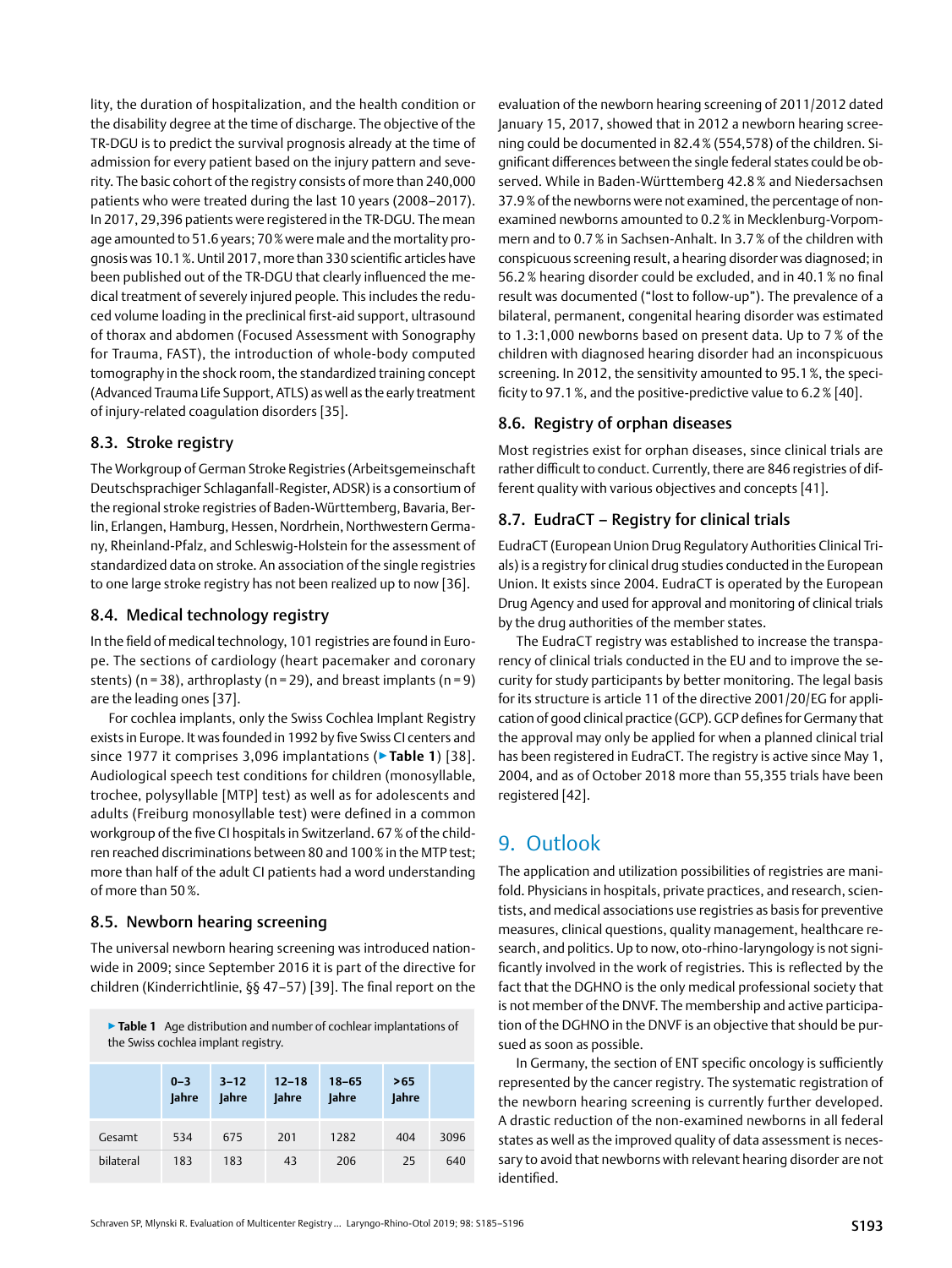The white paper on cochlea implantation [43] that has been established by the presidency of the DGHNO in April 2018 contains recommendations on the structure, organization, equipment, qualification, and quality management in the treatment of patients with CI in Germany. The treatment of patients with high-grade congenital or acquired hearing impairment or deafness is a complex process that is only successful with the support of audiological, pedagogical, technical, and medical expertise within a cochlea implanting institution. The process of CI includes the preoperative care and consultation, implantation, postoperative basic and consecutive therapy as well as life-long follow-up. Failures in the CI treating process lead to missing or insufficient hearing and speech development of affected children, an insufficient quality of the outcome, reduction of the quality of life, loss or lacking recovery of socialization and ability to work as well as medical complications. The white paper on cochlea implantation is meant to be a future basis for certification of cochlea implanting institutions as well as the foundation of a national CI registry. The data collection of the CI registry is subdivided into the following 9 data blocks.

1. Basic data (treating institution, patient ID, pseudonym, date of birth, gender, mother language)

- 2. Preoperative audiometry (audiogram [500, 1000, 2000, 4000 Hz]; Freiburg test for numbers; Freiburg test for monosyllables [65, 80, 100 dB SPL])
- 3. Preoperative hearing history (hearing loss since birth, childhood, adolescence, adulthood, hearing loss/deafness in years  $[0-1, 1-5, 5-10, 10-20, 20]$ ; use of hearing aids with CI)
- 4. Implantation (date of implantation; implant manufacturer; serial number)
- 5. Surgery (date of surgery; primary/revision surgery; electrode insertion [round window, cochleostomy]; insertion depth [partial, complete]; radiological control [conventional X-ray Stenvers, CBT, CT scan])
- 6. CI-related complications (malposition of the electrode requiring revision; facial paresis; inpatient admission; meningitis; death)
- 7. Use of CI and progress of rehabilitation (patient presented for follow-up; duration of CI use [in hours per day] based on patient's report/data logging; current rehabilitation status [basic therapy, consecutive therapy, follow-up])
- 8. Postoperative audiometry (time after CI in months; audiogram without CI; use of acoustic components/EAS; contralateral side in cases of residual hearing occluded/masked; Freiburg

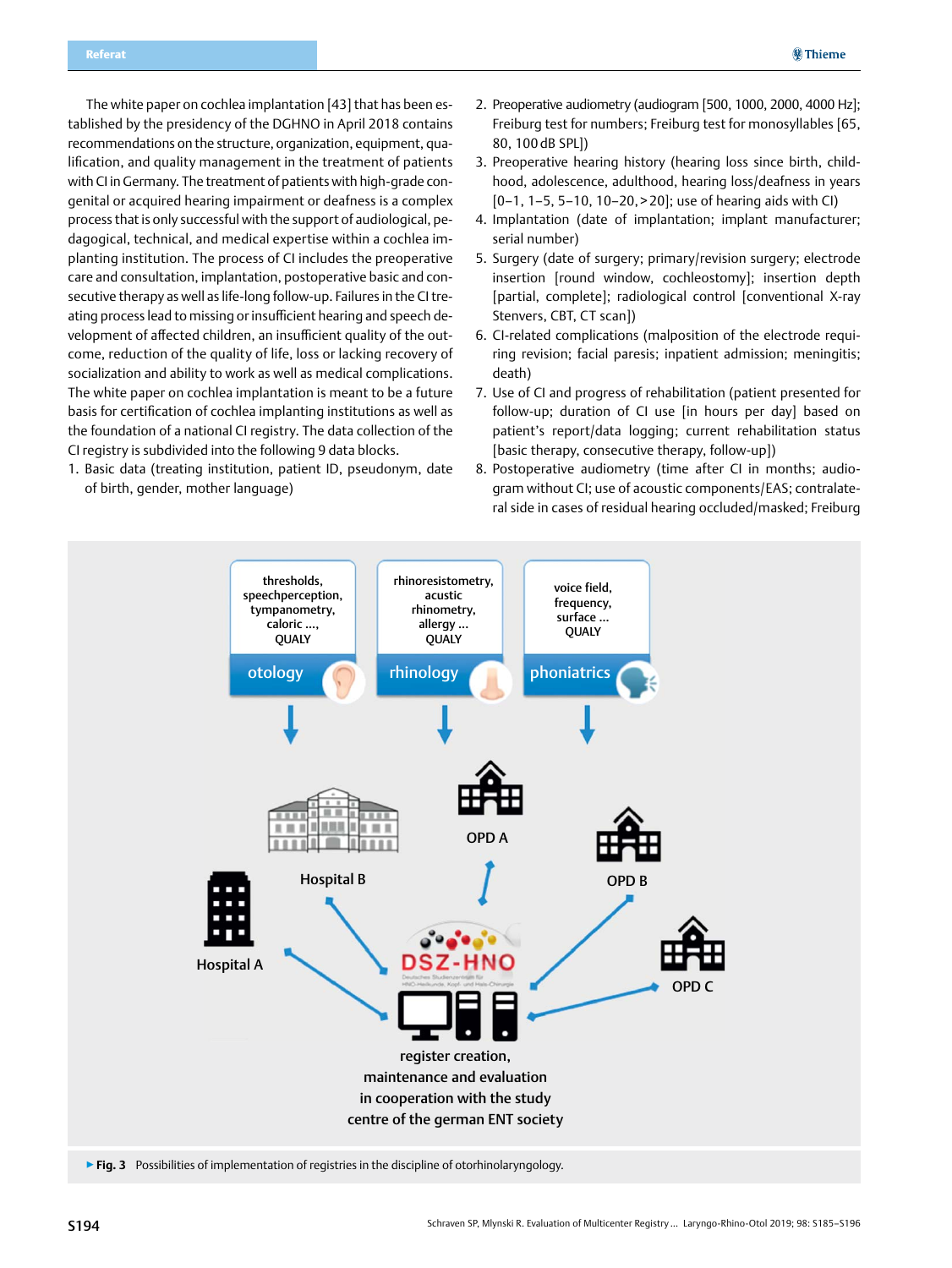monosyllables test with CI at 65 dB SPL; sentence tests [OlSa, GöSa, HSM] in silence or in noise)

9. Quality of life (modified/translated "Nijmegen Cochlear Implant Questionnaire" [NCIQ])

Due to the assessment of multiple parameters in nearly all aspects of the discipline, otorhinolaryngology presents excellent preconditions for implementation of registries. Completeness, comprehensiveness, and high data validity significantly determine the quality of registries. The basis is the positive vote and acceptance of the registry by patients as well as reporting institutions. This has to be taken into consideration when planning and developing registries. In otology, numerous subjective and objective audiological test procedures exist. If test parameters were standardized, e. g. the conduction of the Freiburg speech understanding at 65 and 80 dB, the implementation of registries for the topics of "chronic otitis media", "active middle ear implants", "sudden hearing loss", or "vestibular schwannoma" could be imagined. Also the systematic registration of vertigo with vestibular genesis, allergology, rhinology, and phoniatrics are a basis for prevention and therapy. Especially those established, standardized, and entirely digitally and metrically stored measurements allow the creation of registries in a unique way (▶**Fig. 3**).

With the historic background and the long tradition of our discipline with all its manifold therapeutic procedures that are partly applied since long time and often even in an unmodified way, the scientific evidence-based confirmation and verification by means of registries is an unparalleled chance for the further development of otorhinolaryngology.

#### Conflict of Interest

The author states that there is no conflict of interests.

#### References

- [1] Röhrig B, du Prel JB, Wachtlin D, Blettner M. Studientypen in der medizinischen Forschung. Dtsch Arztebl Int 2009; 106: 262–268
- [2] Beaglehole R, Bonita R, Kjellström T. Einführung in die Epidemiologie. Bern: Verlag Hans Huber; 1997: 1–240
- [3] Rothman KJ, Greenland S, Lash TL. Modern Epidemiology. Types of epidemiologic studies. Philadelphia: Lippincott Williams & Wilkens; 2008: 87–99
- [4] Müller D, Augustin M, Banik N, Baumann W, Bestehorn K, Kieschke J, Lefering R, Maier B, Mathis S, Rustenbach SJ, Sauerland S, Semler SC, Stausberg J, Sturm H, Unger C, Neugebauer EAM. Memorandum Register für die Versorgungsforschung. Gesundheitswesen 2010; 72: 824–839
- [5] Neugebauer EAM, Stausberg J. Was Register leisten können und was nicht. Unfallchirurg 2016; 119: 493–500
- [6] Kabisch M, Ruckes C, Seibert-Grafe M, Blettner M. Randomisierte klinische Studien: Teil 17 der Serie zur Bewertung wissenschaftlicher Publikationen. Dtsch Arztebl Int 2011; 108: 663–668
- [7] German National Cohort (GNC) Consortium. The German National Cohort: Aims, study design and organization. Eur J Epidemiol 2014; 29: 371–382
- [8] Syed SM, Levy D, Vasan RS, Wang TJ. The Framingham Heart Study and the epidemiology of cardiovascular disease: a historical perspective. Lancet 2014; 383: 999–1008
- [9] Mathis-Edenhofer S, Piso B. Formen medizinischer Register Definitionen, ausgewählte methodische Aspekte und Qualität der Forschung mit Registern. Wien Med Wochenchr 2011; 161: 580–590
- [10] Klinkhammer-Schalke M, Marschner N, Hofstädter F. Register in der onkologischen Versorgungsforschung. Was können sie leisten? Onkologe 2012; 18: 142–150
- [11] Last JM. A Dictionary of Epidemiology. In Last JM, Harris SS., (Hrsg.). New York: New York Oxford University Press; 2000
- [12] Sozialgesetzbuch (SGB V) Fünftes Buch. Gesetzliche Krankenversicherung. §137d. 2017 [http://www.sozialgestzbuch-sgb.de/sgbv/137.](http://www.sozialgestzbuch-sgb.de/sgbv/137.html) [html](http://www.sozialgestzbuch-sgb.de/sgbv/137.html)
- [13] Benson K, Hartz AJ. A comparison of observational studies and randomized, controlled trials. N Engl J Med 2000; 342: 1878–1886
- [14] Hutchins LF, Unger JM, Crowley JJ, Coltman CA Jr, Albain KS. Underrepresentation of patients 65 years of age or older in cancer-treatment trials. N Engl | Med 1999; 341: 2061-2067
- [15] Steg PG, Lopez-Sendon J, Lopez de Sa E, Goodman SG, Gore JM, Anderson FA Jr, Himbert D, Allegrone J, van de Werf F. External validity of clinical trials in acute myocardial infarction. Arch Intern Med 2007; 167: 68–73
- [16] Garrison LP Jr, Neumann PJ, Erickson P, Marshall D, Mullins CD. Using real-world data for coverage and payment decisions: the ISPOR Real-World Data Task Force report. Value Health 2007; 10: 326–335
- [17] Birkmeyer JD, Siewers AE, Finlayson EV, Stukel TA, Lucas FL, Batista I, Welch HG, Wenneberg DE. Hospital volume and surgical mortality in the United States. N Engl J Med 2002; 346: 1128–1137
- [18] Begg CB, Cramer LD, Hoskins WJ, Brennan MF. Impact of hospital volume on operative mortality for major cancer surgery. JAMA 1998; 280: 1747–1751
- [19] Beerheide R. GKV-Selstverwaltungsstärkungsgesetz. Deutsches Ärzteblatt 2017; A203
- [20] U.S. Department of Health and Human Services FaDAF. Guidance for Industry. Good Pharmacovigilance Practices and Pharmacoepidemiologic Assesment. 2005 [https://www.fda.gov/downloads/drugs/](http://https://www.fda.gov/downloads/drugs/guidancecomplianceregulatoryinformation/guidances/ucm071696.pdf) [guidancecomplianceregulatoryinformation/guidances/ucm071696.pdf](http://https://www.fda.gov/downloads/drugs/guidancecomplianceregulatoryinformation/guidances/ucm071696.pdf)
- [21] International Society of Pharmacoepidemiology (ISPE). Guidelines for good pharmacoepidemiology practices (GPP). Pharmacoepidemiology and drug safety. 2015 [https://www.pharmacoepi.org/resources/](http://https://www.pharmacoepi.org/resources/policies/guidelines-08027) [policies/guidelines-08027](http://https://www.pharmacoepi.org/resources/policies/guidelines-08027)
- [22] Eudralex. VOLUME 9A of The Rules Governing Medicinal Products in the European Union – Guidelines on Pharmacovigilance for Medicinal Products for Human Use. 2008 [https://ec.europa.eu/health/](http://https://ec.europa.eu/health/documents/eudralex/vol-9_de) [documents/eudralex/vol-9\\_de](http://https://ec.europa.eu/health/documents/eudralex/vol-9_de)
- [23] Hamad F. "Chapter 13: Health information systems: Clinical data capture and document architecture". In Urquhart C, Hamad F, Tbaishat D, Yeoman A. Information Systems: Process and Practice. London: Facet Publishing; 2017: 233–253
- [24] Nonnemacher M. Datenqualität in der medizinischen Forschung. Leitlinie zum adaptiven Management von Datenqualität in Kohortenstudien und Registern. Berlin: Medizinisch Wissenschaftliche Verlagsgesellschaft; 2007
- [25] Shah BR, Laupacis A, Hux JE, Austin PC. Propensity score methods gave similar results to traditional regression modeling in observational studies: a systematic review. J Clin Epidemiol 2005; 58: 550–559
- [26] Lui KJ. Estimation of attributable risk for case-control studies with multiple matching. Stat Med 2005; 24: 2953–2962
- [27] Lui KJ. Interval estimation oft he proportion ratio under multiple matching. Stat Med 2005; 24: 1275–1285